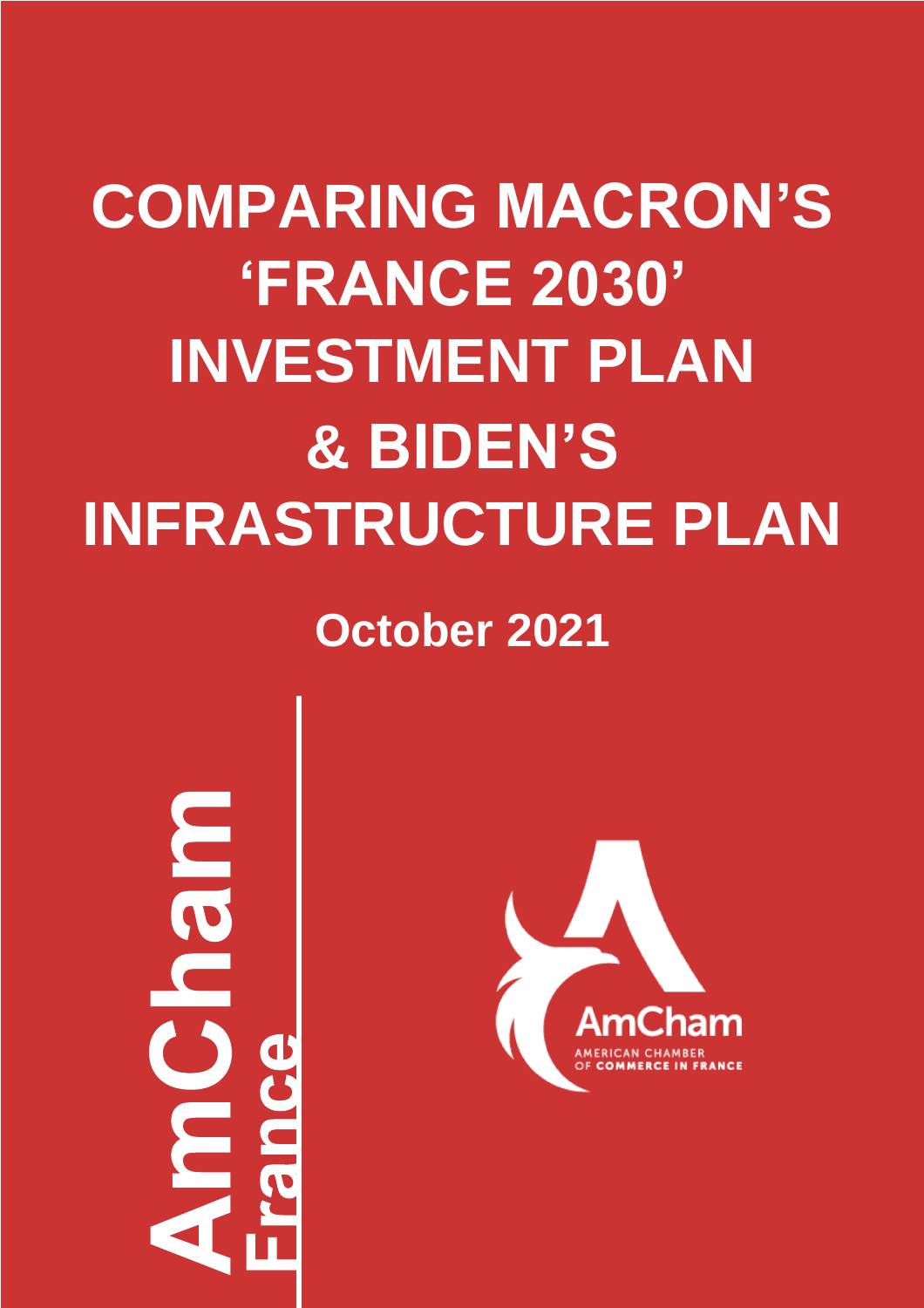# **OVERVIEW & KEY TAKEAWAYS**

On October 12th, President Macron formally announced the "France 2030" investment plan in a speech that lasted close to two hours. True to its title and confirming the original speculation from pundits, the plan allocates some 30 billion euros towards 10 specific national objectives— each one preparing France to best take on the world of 2030. Indeed, these "objectives" have attempted to isolate the key technologies, sectors and industries where France's ambitions are not only to remain competitive on a worldwide stage but to take the lead.

On the other side of the Atlantic, President Biden and the Democrats have been attempting to pass a massive bipartisan investment plan that would inject the most public money into American infrastructure in close to a century. The White House has supported a 1.2 trillion Bipartisan Infrastructure Framework bill; however, progress has stalled as it has failed to pass the House. Progressive Democrats have refused to vote on it without the accompaniment of the second part of the federal investment, the \$3.5 trillion Build Back Better plan, which would allocate money to social safety nets as well as climate and racial equality— areas traditionally seen as outside the scope of infrastructure.

However, while the bill has yet to pass into law, many of its provisions are known, making it possible to take a comparative look with "France 2030" - France's investment plan. While the scope and strategies differ, the plans target many of the same sectors (notably energy, the climate and transportation) as well as both seek to renew and bolster the ties between innovation and industry.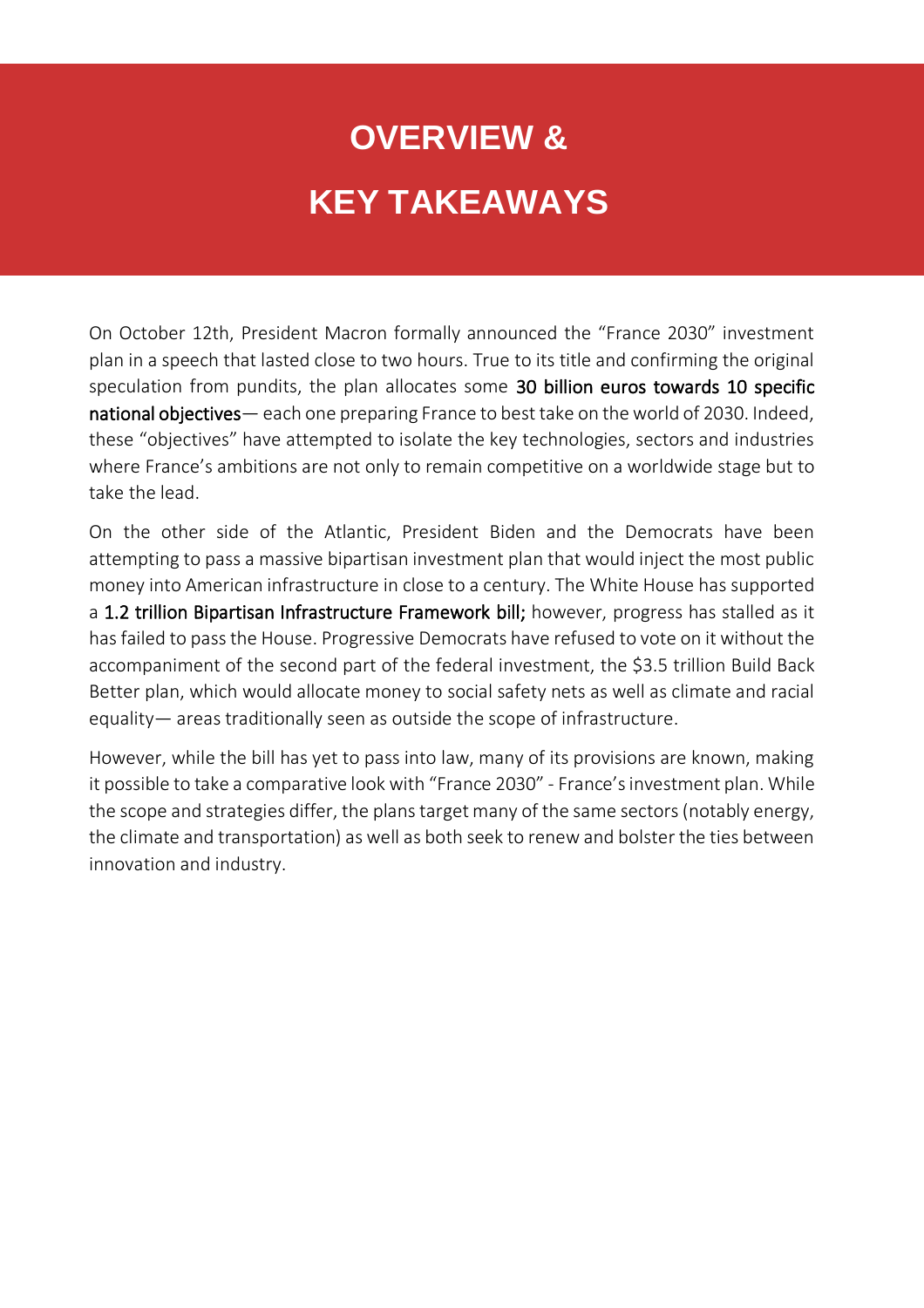❖ Invested amounts in "France 2030" and Biden's Infrastructure plan (BIP):



The France 2030 plan commits 30 billion euros until 2030 to accomplish 10 key objectives  $\Box$  1.1% of 2020 GDP



Biden's Bipartisan Infrastructure Framework bill will cost 1.2 trillion dollars □ 5.7% of 2020 GDP. However, the bill will only be passed if another 3,5 trillion-dollar bill, the Build Back Better Act, is voted on

❖ France 2030 and Biden's Infrastructure Bill target certain similar sectors:



- ❖ However, Macron's plan will also invest in sectors not covered in the BIF including: Production of Biotech and Biomedicine, Sustainable and clean Food Products, Production of Cultural and Creative Content, Space Race, Seabed exploration.
- ❖ Both FRA and U.S investment plans emphasize importance of industry and manufacturing in supporting emerging technology  $\rightarrow$  preserving local supply chains allowing for increased economic sovereignty.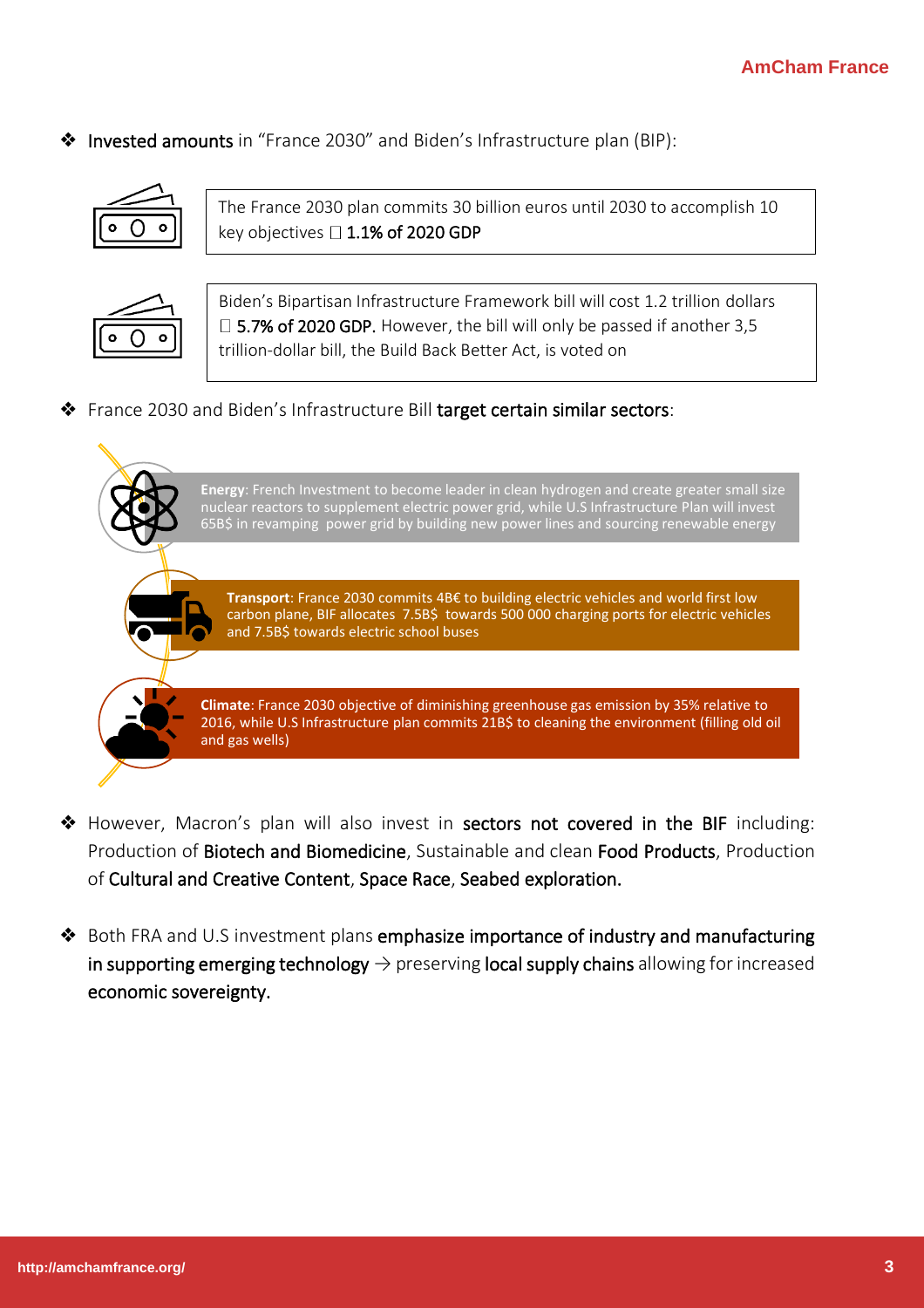# **SIMILARITIES IN TARGETED SECTORS**

The American infrastructure bill is, without great surprise, focused on infrastructure, allocating over billions of dollars over the next decade towards modernizing highways, bridges, schools, and hospitals. While this is not the focus of the "France 2030" plan, there are in fact many areas of overlap:



**Transportation** 

Both President Biden and Macron have put modernizing transportation centerstage, especially focusing on the production of electric vehicles :

Macron's fourth objective (out of ten) is to produce 2 million electric and hybrid vehicles by 2030, as well as the world's first low-carbon plane, accounting for 15% of the plan's total spend. The U.S infrastructure bill plans on investing close to 15 billion dollars in the electric vehicle industry, working towards creating a national network of over 500 thousand EV chargers by 2030 as well as transitioning 20% of American school-buses to electric.



### Renewable energy

Moreover, renewable energy and creating a more sustainable and efficient power grid as a whole is central to both investment plans.

Macron's first three objectives all concern energy; laying out 8 of the 30 billion to 1) continue developing small nuclear reactors on French territory 2) become a leader in green hydrogen by building two electrolyzing mega factories 3) decarbonate industry by 35% relative to 2015.

The U.S infrastructure plan is also intensely focused on securing energy sources that will be sustainable in the long haul, allocating 65 billion in rebuilding the American power grid by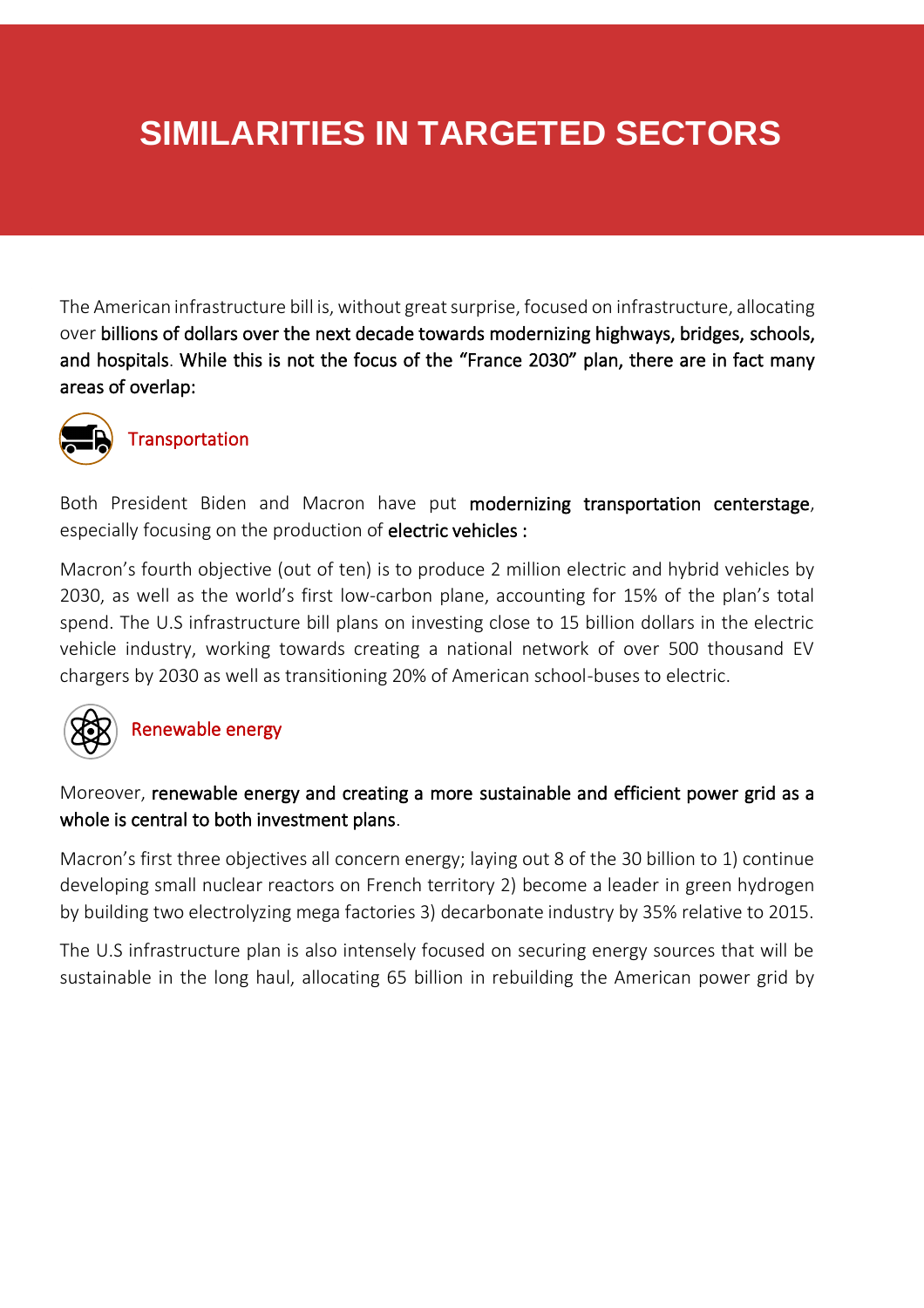building new power lines, investing in renewable energy as well as cleaning up abandoned mine lands and gas wells.



### Perhaps the most significant similarity between both investment plans comes in their ambition to renew the ties between industry and innovation.

In his speech, Macron stated that *"France has long thought that it could deindustrialize while remaining a great nation of innovation and production. I think it has now been established that this is not true. When we deindustrialize, we lose the capacity to generate innovation (…). The opposition I still hear a lot in our public debates between startups and industry is a 20th century opposition. It is eminently false. Our country is going to be re-industrialized by technology startups and Deep Tech, not the contrary."*

Indeed, "France 2030"'s investment in emerging technologies hinges on France's ability to support that transformation through its factories and industry, as well as its workforce. France 2030 is fundamentally a plan to regain economic sovereignty and independence. To do so, France will attempt to have greater control of its supply chain through increased production of key industrial materials and components, like semiconductors.

Similarly, the U.S infrastructure plan acknowledges the link between manufacturing, industry, and emerging technologies. Instead of continuing the opposition between automation, tech, and unionized manufacturing jobs, one of the key provisions of the plan is to re-industrialize the sector of R&D, as well as promote and protect domestic manufacturing supply chains through the creation of a new office at the Department of Commerce dedicated to monitoring domestic industrial capacity and funding investments to support production of critical goods.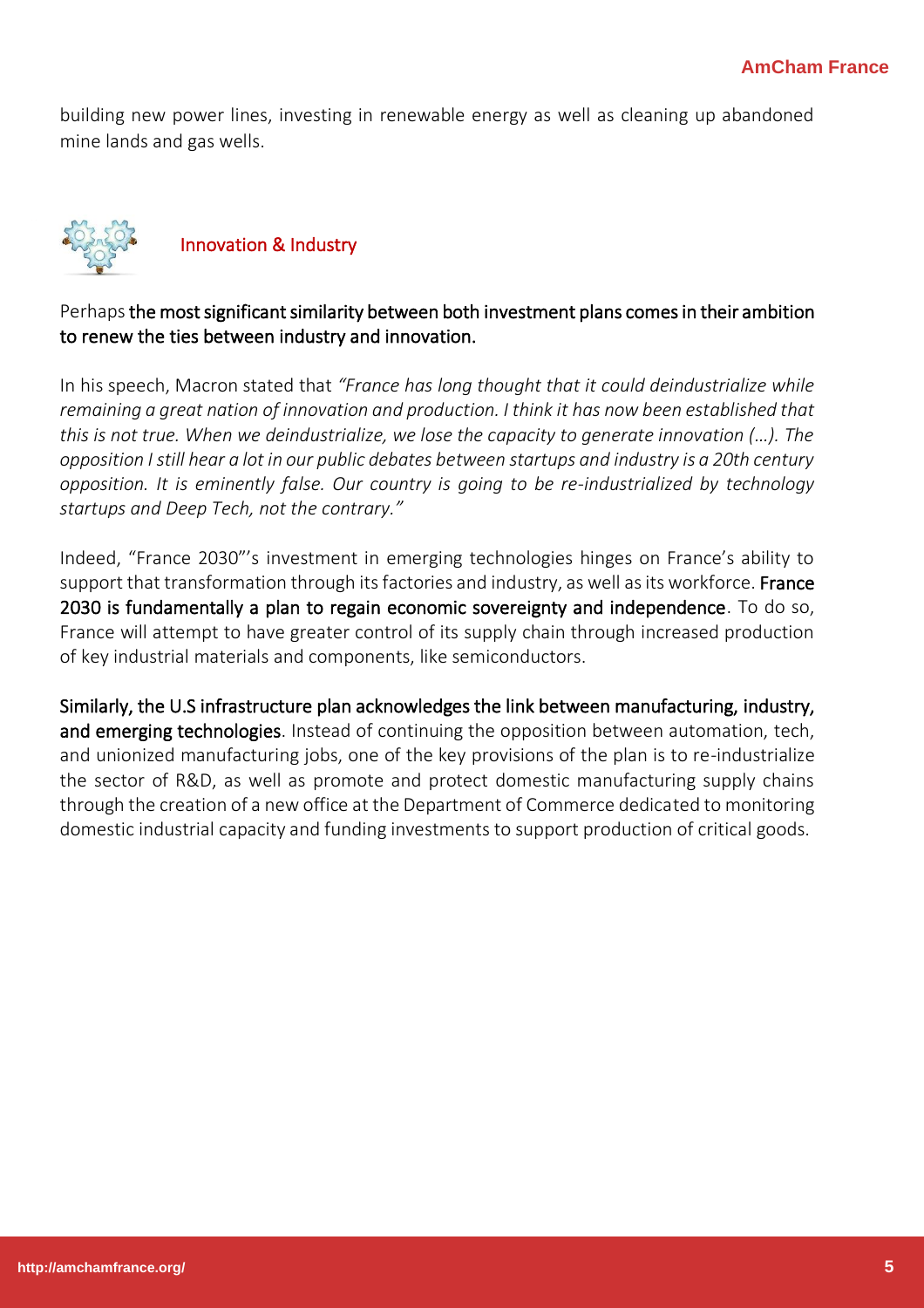## **DIFFERENCES IN SCOPE & STRATEGY**

Fundamentally, both plans seek to support industries working in the new technologies that will dictate the future economic landscape. Preserving each country's respective industrial might is a necessary component in achieving that goal.

Both President Macron and President Biden have released their plans on the back of previous massive investment plans (respectively the "Plan de Relance" and "American Rescue Plan") enacted during the covid-19 crisis. While these new proposed investments take into account lessons from the pandemic, they are at their core forward looking and ambitious, not reactionary. The way in which each country is seeking to accomplish that ambition, however, differs on account of their scope and approach.

As evidenced by the numbers proposed, Biden is seeking to stimulate the American economy through widespread ground-up investments destined to modernize the national physical and digital infrastructure. This will be done not only to create jobs, but give the American workforce, industry and emerging technology the foundation and tools to be successful and competitive for years to come. In fact, one of the biggest points of contention with Republican lawmakers has been just how far **Biden has stretched the scope of** "infrastructure", with the proposed bill also addressing climate change, pollution, and inequality. Indeed, with price points ranging from one to three trillion dollars, this plan is fundamentally one of revamp, impacting a huge chunk of the American economy.

President Macron, on the other hand, by virtue of a much smaller budget, has chosen a more selective approach in his France 2030 investment plan. In his speech, the President warned against the dangers of investments that would be spread too thin and risk marginal or negligible returns. Instead, l'Elysée has decided to identify and pounce on a few key sectors that will crown "the technological champions of tomorrow". Indeed, the 10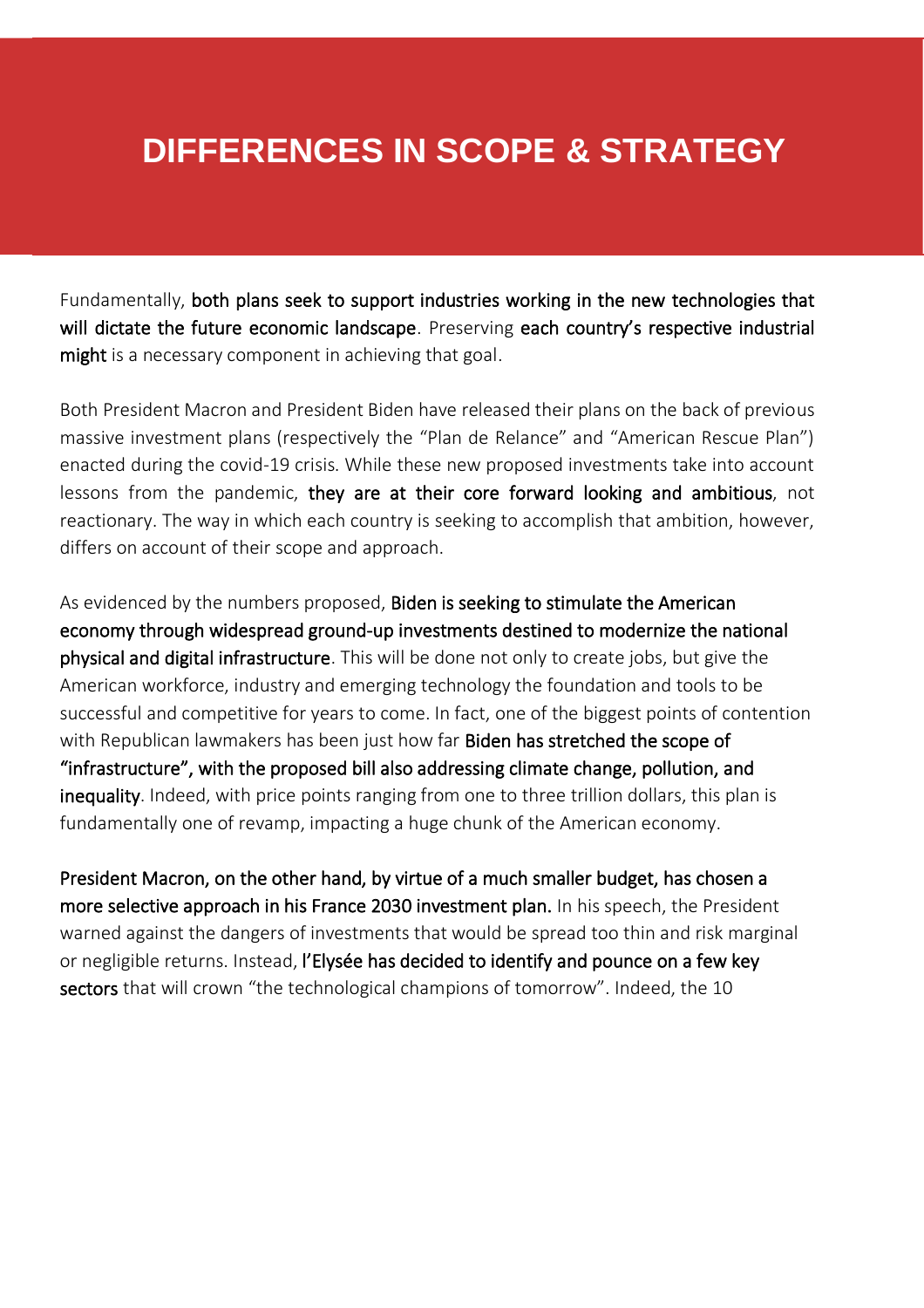objectives proposed are not only focused on strategic sectors as a whole, but strategic sectors where France feels it has the capacities and savoir-faire to become world leaders. These include hydrogen and nuclear energy, aeronautics, transport, as well as biotech and healthcare.